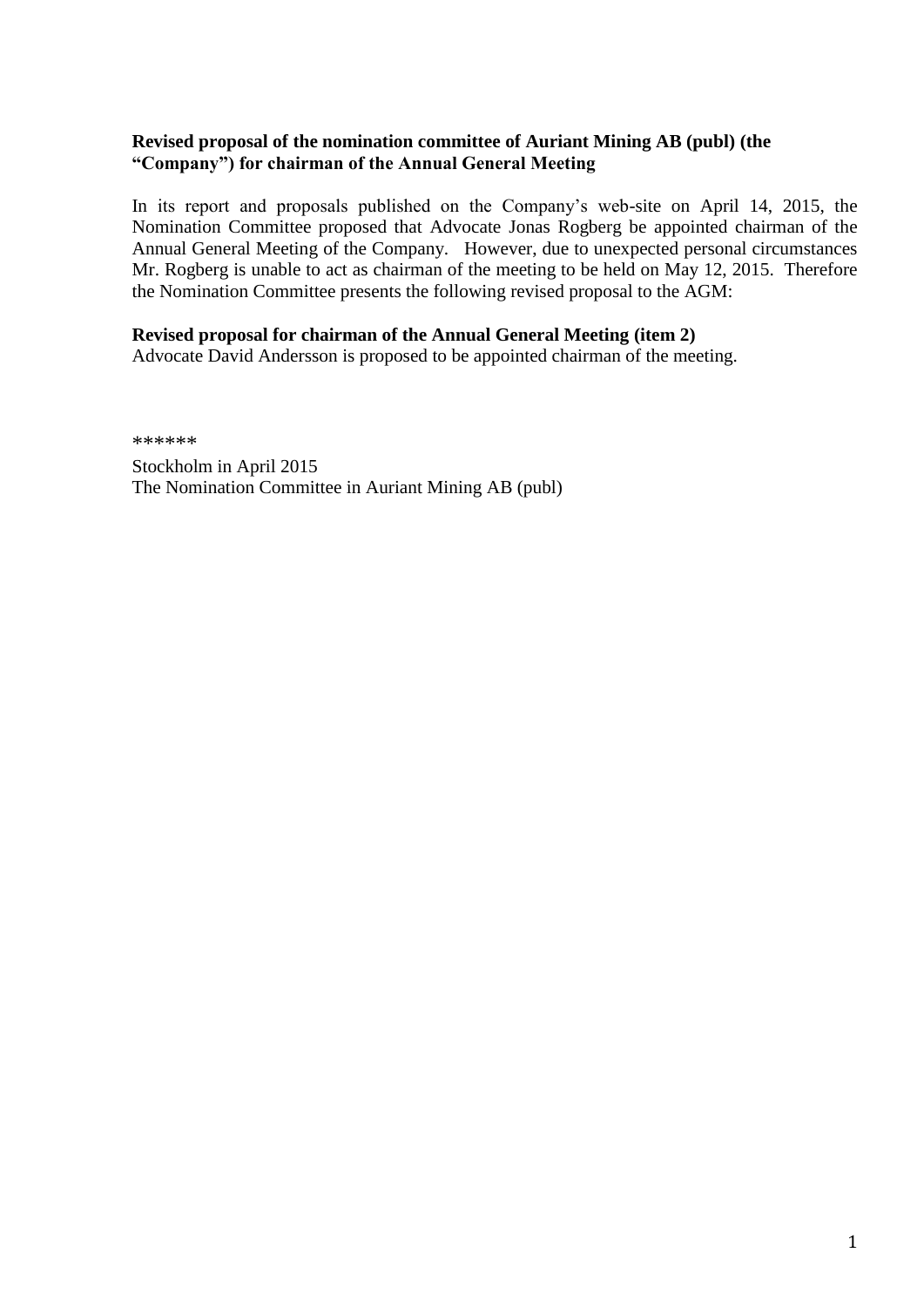# **CVs of the proposed board members and deputy board member of Auriant Mining AB (publ)**

### **Lord Peter Daresbury**

Board member since November 27, 2012, Chairman of the Board since May 13, 2014. Independent in relation to the company, its management and the company's larger shareholders. Peter Daresbury is a citizen of the United Kingdom, born in 1953.

#### **Education**

Peter has an MA in history from Cambridge University.

### **Work experience and other board assignments**

Lord Daresbury (Peter) has held many senior positions in the mining industry, including Directorships in Sumatra Copper & Gold Ltd (2007 - 2012); Evraz Group S.A., Russia's largest steel producer (2005 - 2006); as well as Chairman of Kazakhgold Group Ltd (2005 -2007); and Chairman of Highland Gold Mining Ltd, a major Russian gold miner (2002 - 2004). Peter is currently Chairman of Stellar Diamonds plc, Nasstar plc, and Timico Ltd. Current directorships include Bespoke Hotels Ltd and Rusant Ltd, a Russian antimony miner. He is Chairman of The Jockey Club's Haydock Park Racecourse, having held the same position at Aintree Racecourse for 25 years.

### **Shareholding in Auriant Mining AB**: 0. **Stock options in Auriant Mining AB**: 70,000.

### **André Bekker**

Board member since November 27, 2012.

Independent in relation to the company and its management. Not independent in relation to the Company's larger shareholders. André is a citizen of South Africa, born 1959.

#### **Education**

André has a BSc (Hons) from the University of Free State and a management diploma from Unisa. He is a member of the Geological Society of South Africa.

# **Work experience and other board assignments**

André is one of the most respected geologists and mining executives in Southern Africa. Andre is Managing Director of Auriant Africa, an African focused exploration and mineral resource development and investment business, related to the majority shareholder of Auriant Mining. Previously he was an Executive Officer of Sylvania Platinum, a position he held from 2011 to 2013. His previous experience includes Technical Director of Amari Holdings (2006 – 2010) another resource investment company with projects in platinum, manganese, nickel and coal; Senior Operations Manager of Royal Bafokeng Resources (2005 -2006), a major mining investor; Head of Mining for the Industrial Development Corporation of South Africa (1991 – 2005); as well as serving as the Assistant Resident Geologist for a major Anglo American South African gold mine, and geologist of Rand Mines (1983 – 1986).

André has a wealth of experience as non-executive director of listed mining companies. He serves as director with Afgem for four years and SA Chrome (later Merafe) for six years. Both were/are listed on the Johannesburg Stock Exchange.

**Shareholding in Auriant Mining AB**: 0. **Stock options in Auriant Mining AB**: 70,000.

# **Ingmar Haga**

Board member since May 24, 2012.

Independent in relation to the company, its management and the company's larger shareholders. Ingmar Haga is a citizen of Finland, born 1951.

### **Education**